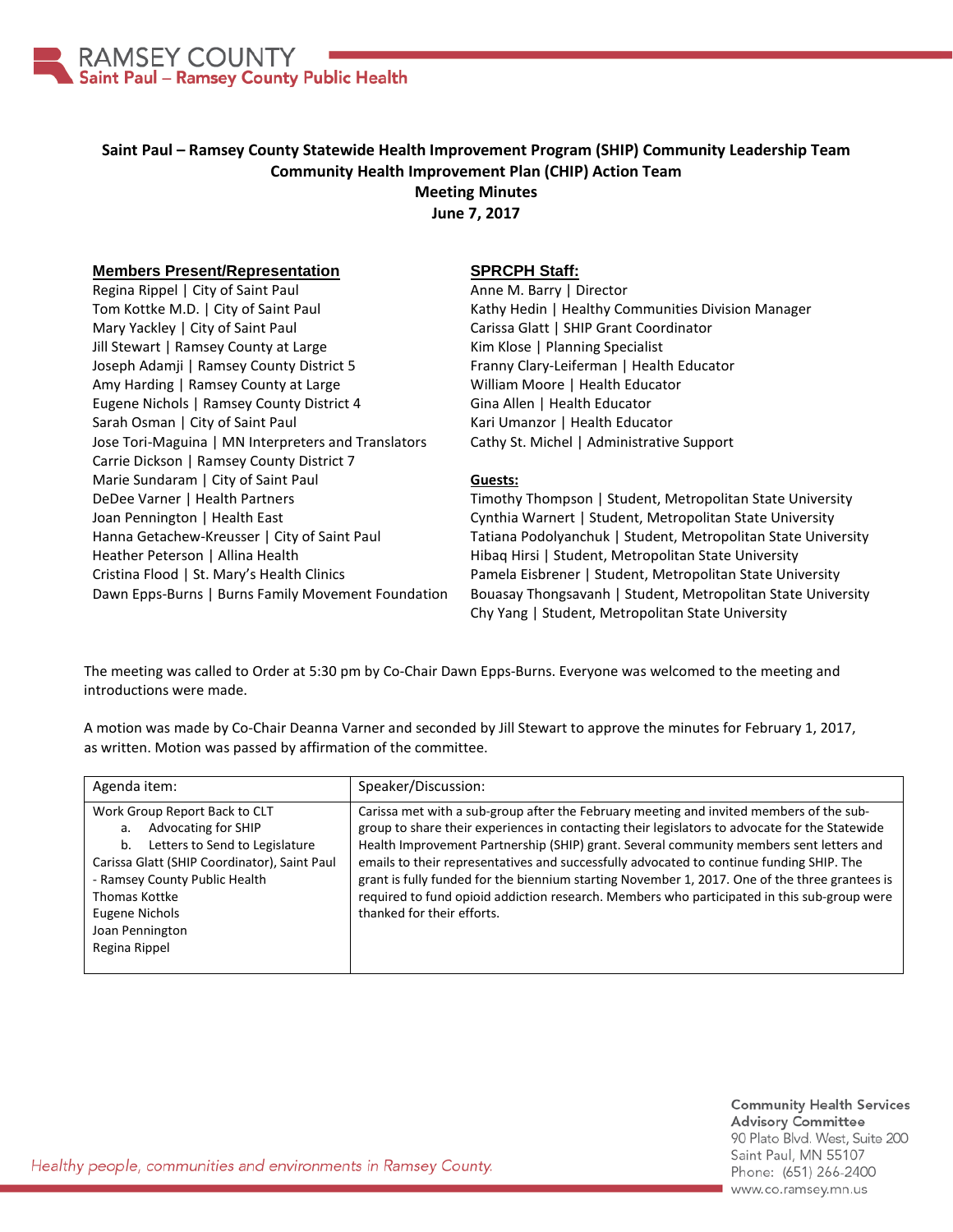| Comprehensive Planning Carissa Glatt (SHIP<br>Coordinator), Franny Clary-Leiferman<br>(Health Educator), Saint Paul - Ramsey<br>County Public Health<br>Comprehensive Planning 101<br>a.<br><b>Review Current Document Made</b><br>b.<br>by Saint Paul - Ramsey County<br><b>Public Health</b><br>Discuss How CLT Can Advocate<br>c.<br>for Health in Local<br><b>Comprehensive Plans</b> | A comprehensive plan (Plan) is developed every ten years with a vision for the next 20 years.<br>The Plan for Saint Paul has more redevelopment than development because so much of the<br>city has been established for many years. The Plan has a wide scope, and sets the pace for<br>what can take place in community over the next ten years. All local and city Plans are<br>combined to create a seven-county Plan. The newest cycle for Saint Paul's Plan began in 2016.<br>At this point in the timeline, the city is seeking ways to engage the community on broad topics<br>about how residents want to live, work and play. Final adoption of Plans will take place in<br>2018. It is important to include all goals in the Plan because the county can only address items<br>that are in the Plan. Up to 50% of the Plan can be social and economic factors that influence<br>health. 60% of county residents are obese, only 40% meet activity guidelines and there are<br>many health disparities within ethnic groups. The Plan can address these issues by including<br>goals that address these needs including land use, transportation, housing and access to<br>healthy food. This is the first time SHIP has been involved in creating the Plan, and we can add<br>goals that seek to improve overall health. |
|-------------------------------------------------------------------------------------------------------------------------------------------------------------------------------------------------------------------------------------------------------------------------------------------------------------------------------------------------------------------------------------------|-------------------------------------------------------------------------------------------------------------------------------------------------------------------------------------------------------------------------------------------------------------------------------------------------------------------------------------------------------------------------------------------------------------------------------------------------------------------------------------------------------------------------------------------------------------------------------------------------------------------------------------------------------------------------------------------------------------------------------------------------------------------------------------------------------------------------------------------------------------------------------------------------------------------------------------------------------------------------------------------------------------------------------------------------------------------------------------------------------------------------------------------------------------------------------------------------------------------------------------------------------------------------------------------------------------------------------------|
|                                                                                                                                                                                                                                                                                                                                                                                           | SHIP members can get involved by participating in the community engagement aspect. Carissa<br>distributed a handout that can be used as a resource to create goals to bring to your city<br>planners. Members are encouraged to become familiar with their city's Plan, be involved with<br>local planners, and bring health into every discussion. The Plan we create now will influence<br>the vision for 2040. Saint Paul - Ramsey County Public Health staff can be a resource to assist<br>in addressing specific issues.                                                                                                                                                                                                                                                                                                                                                                                                                                                                                                                                                                                                                                                                                                                                                                                                      |
|                                                                                                                                                                                                                                                                                                                                                                                           | Saint Paul's Plan contains language about health and parks. We can bring an additional<br>connection to health and housing and demonstrate how many social factors affect health. As<br>communities collect information, members are encouraged to stay involved in the process<br>and offer any expertise within their means. A cover letter to introduce the topic of health<br>would be useful for members.                                                                                                                                                                                                                                                                                                                                                                                                                                                                                                                                                                                                                                                                                                                                                                                                                                                                                                                      |
|                                                                                                                                                                                                                                                                                                                                                                                           | If a community's Plan is not currently focused on health, discuss the consequences and health<br>outcomes of this decision. Use a health equity lens to show the impact to the community.<br>Many voices using a similar language can influence councils to consider health outcomes in<br>their Plan. All communities are connected. One city's Plan can affect the neighboring city, and<br>the next one over, etc.                                                                                                                                                                                                                                                                                                                                                                                                                                                                                                                                                                                                                                                                                                                                                                                                                                                                                                               |
|                                                                                                                                                                                                                                                                                                                                                                                           | Saint Paul has been deliberate in making efforts to meet the community where they are to<br>collect data from previously under-represented populations. Some cities choose to hire<br>people to perform the engagement piece. Be aware of how you can encourage participation<br>from diverse populations that represent the entire community. Youth from the Kitty Anderson<br>Youth Science Center would be willing assist with outreach.                                                                                                                                                                                                                                                                                                                                                                                                                                                                                                                                                                                                                                                                                                                                                                                                                                                                                         |
| Health Equity Data Analysis (HEDA) Review<br>and Discussion<br>Kim Klose (Planning Specialist), Carissa<br>Glatt (SHIP Coordinator), Saint Paul -<br>Ramsey County Public Health                                                                                                                                                                                                          | Saint Paul - Ramsey County Public Health (SPRCPH) is one of ten piloted public health<br>departments. Minnesota Department of Health (MDH) assisted with Health Equity Data<br>Analysis (HEDA) to identify populations with health disparities. Carissa distributed the HEDA<br>report so members can see the final product. Now we can look upstream from the<br>quantitative data and identify causes of disparities. Saint Paul is urban and quantitative data is<br>extensive. Racism has been identified as having a significant impact to the African American<br>community. Now we can begin to address the identified disparities with community partners.<br>Vignettes that highlight the findings would be very impactful.                                                                                                                                                                                                                                                                                                                                                                                                                                                                                                                                                                                                |
|                                                                                                                                                                                                                                                                                                                                                                                           | Phase 2 will consist of collaboration within communities, outside of SHIP. This is an ideal time<br>to focus on strategies to move forward since we are at the start of a new budget cycle.<br>Members shared personal experiences that exemplify how important it is to change the<br>perception of African American people in other communities. African American people do not<br>lack skills, they lack the proper environment to use their skills and break the perceptions.<br>Change can be implemented. Corrections is involved in this phase because Ramsey County                                                                                                                                                                                                                                                                                                                                                                                                                                                                                                                                                                                                                                                                                                                                                         |

**Community Health Services Advisory Committee** 90 Plato Blvd. West, Suite 200 Saint Paul, MN 55107 Phone: (651) 266-2400 www.co.ramsey.mn.us

Healthy people, communities and environments in Ramsey County.

RAMSEY COUNTY<br>Saint Paul – Ramsey County Public Health